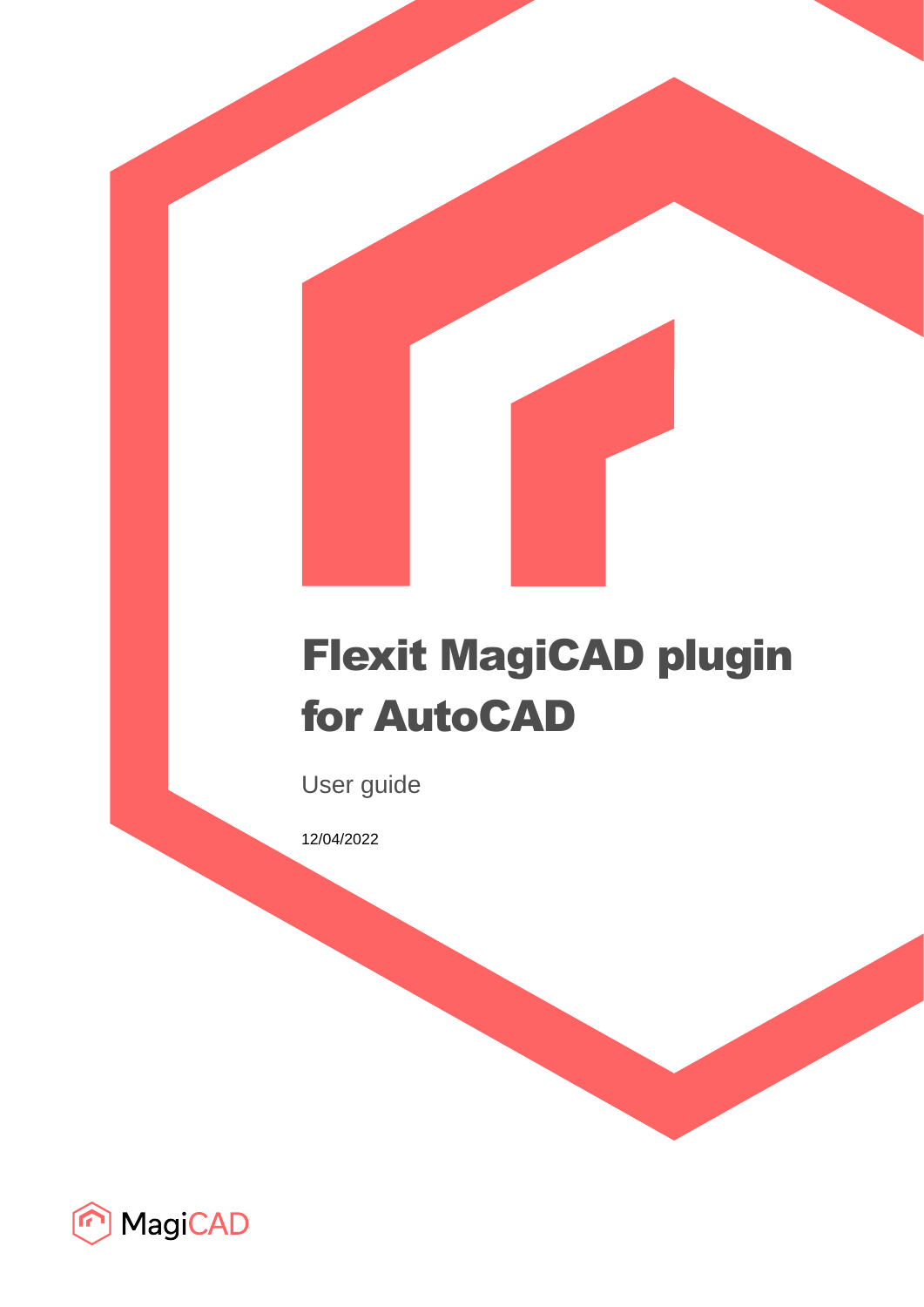

# **Content**

| 1.1         |  |
|-------------|--|
| 1.2         |  |
|             |  |
|             |  |
| $2^{\circ}$ |  |
| 2.1         |  |
|             |  |
|             |  |
| 2.2         |  |
| 2.3         |  |
| 2.4         |  |
| 2.5         |  |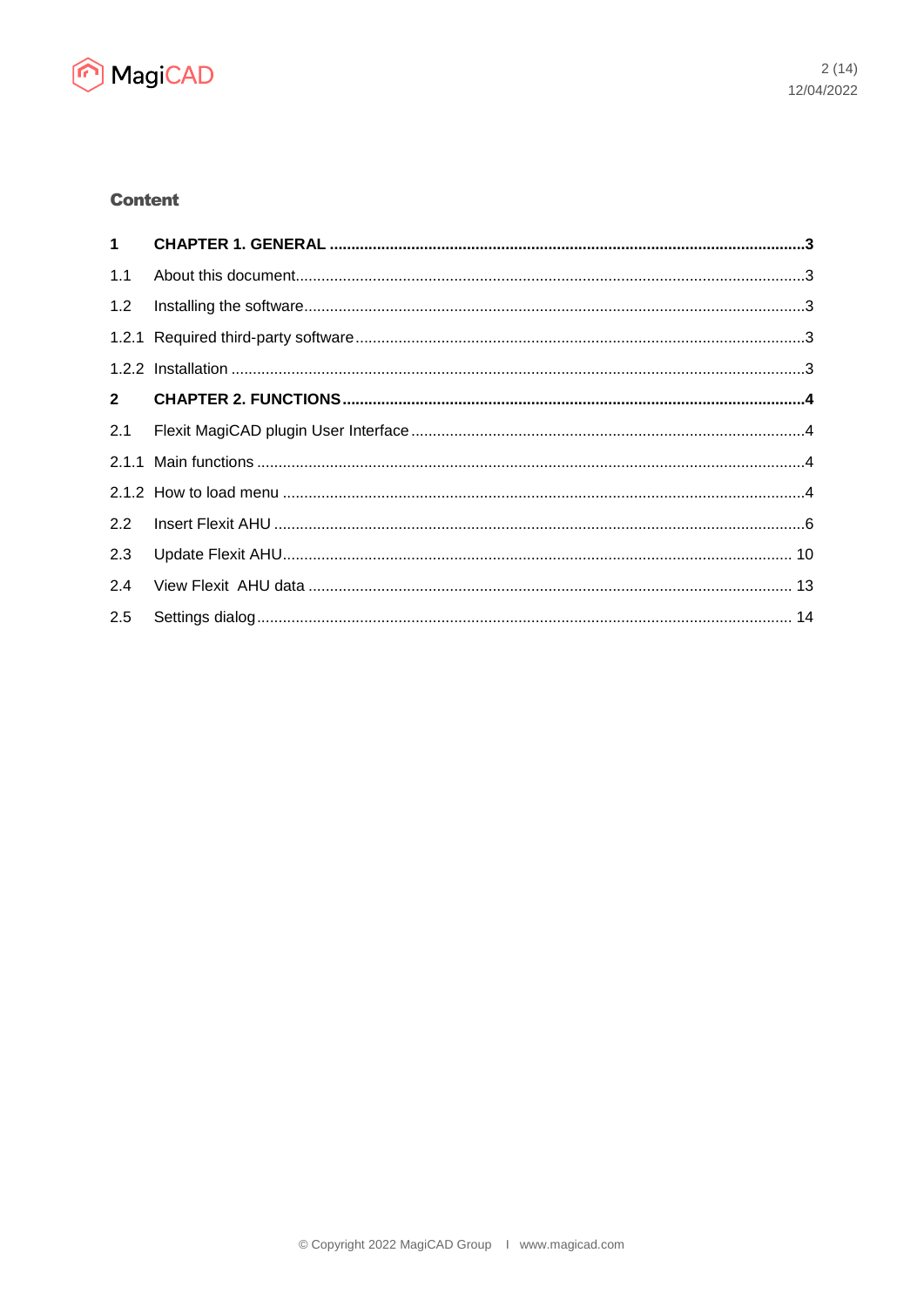

## 1 Chapter 1. General

### 1.1 About this document

This document contains instructions on using *Flexit MagiCAD plugin for AutoCAD*. The plugin allows inserting Flexit air handling units into MagiCAD and AutoCAD.

### 1.2 Installing the software

#### 1.2.1 Required third-party software

Flexit MagiCAD plugins works with the following MagiCAD for AutoCAD versions:

- MagiCAD for AutoCAD 2022 (with AutoCAD 2017-2022)
- MagiCAD for AutoCAD 2023 (with AutoCAD 2019-2023)

#### 1.2.2 Installation

- 1. Download setup file from <https://portal.magicad.com/download/ProductSearch?searchStr=Flexit&categoryId=3>
- 2. Install Flexit MagiCAD plugin.

Administrator privileges are recommended for the installation. **Note if you have several AutoCAD versions on your workstation:**

Before you run the installation program, start MagiCAD to make sure that *Flexit MagiCAD plugin*  installs on the same AutoCAD platform as MagiCAD.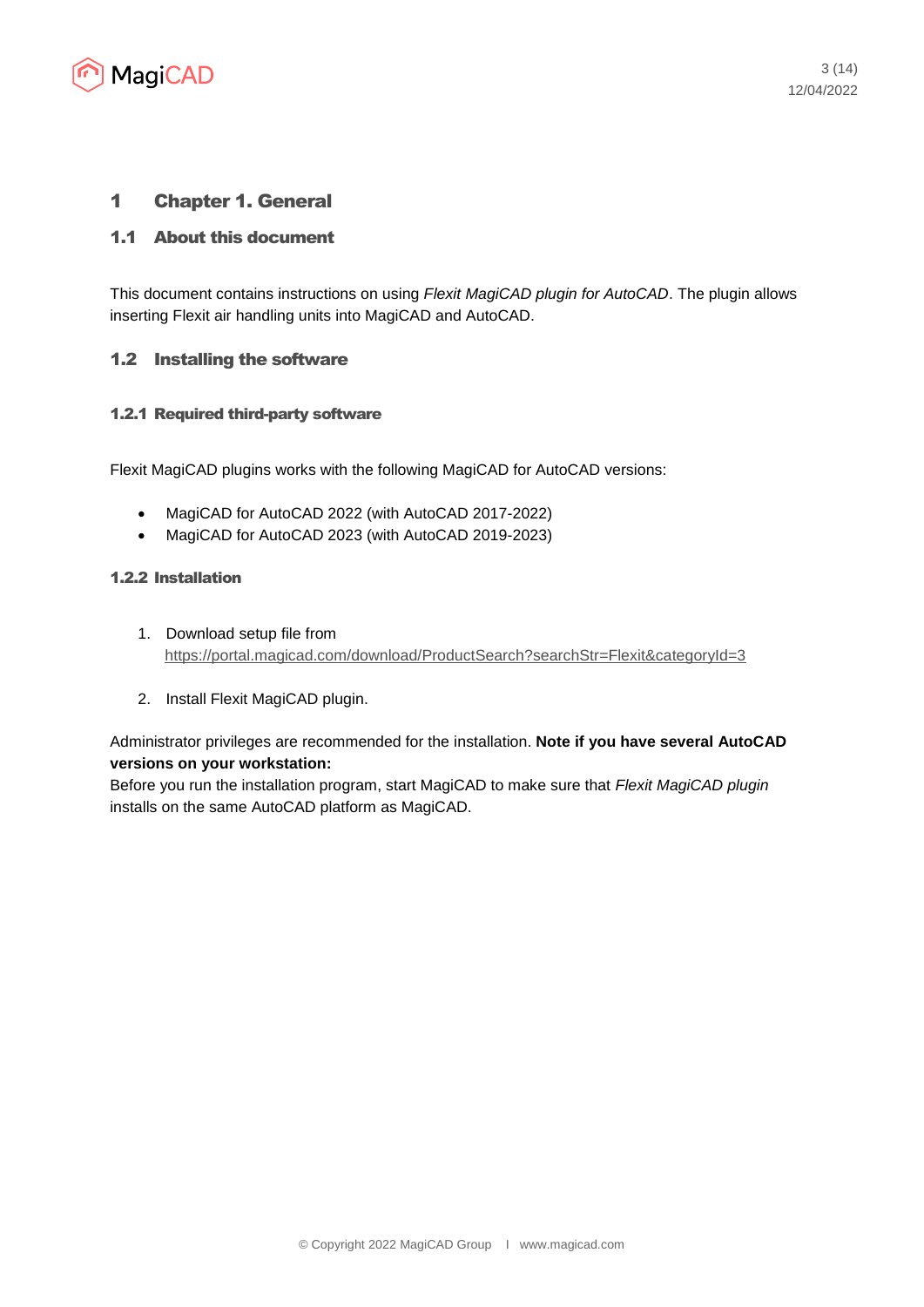

## 2 Chapter 2. Functions

#### 2.1 Flexit MagiCAD plugin User Interface

#### 2.1.1 Main functions

The plugin main functions can be found in *MagiCAD Plugins* menu from the AutoCAD.

Plugin contains the following functions:



Opens the Flexit Configurator where the air handling units can be created and configured. User can choose products to be inserted to the drawning.



Updates the selected Flexit air handling unit by opening Flexit Configurator. The selected air handling unit will be replaced/updated to the drawing.



Allows user to view technical data of the selected product. The selected product can be air handling unit or duct component which is dimensioned by Flexit Configurator.



Allows user to change how pressure drops for supply and extract are reported to the Flexit Configurator.

#### 2.1.2 How to load menu

If the Flexit plugin functions is missing from the AutoCAD, here is the instructions how the menu file can be loaded to the AutoCAD.

- 1. Run **CUILOAD** command in AutoCAD and browse the customization file C:\ProgramData\Flexit\Flexit MagiCAD plugin for AutoCAD\FlexitWebMagi.cuix.
- 2. Please click *Load* button and the ribbon panel for the Flexit MagiCAD plugin is loaded: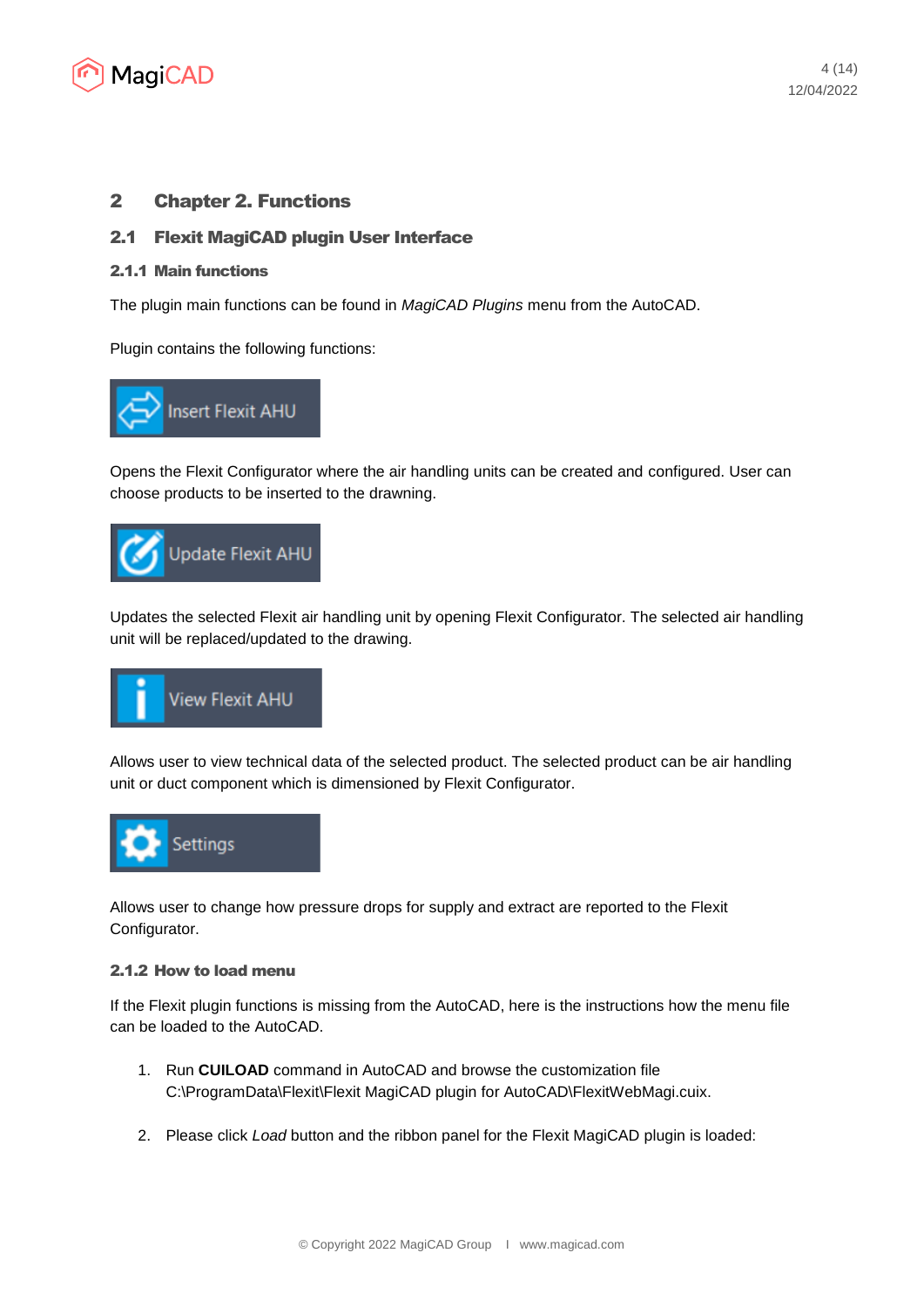

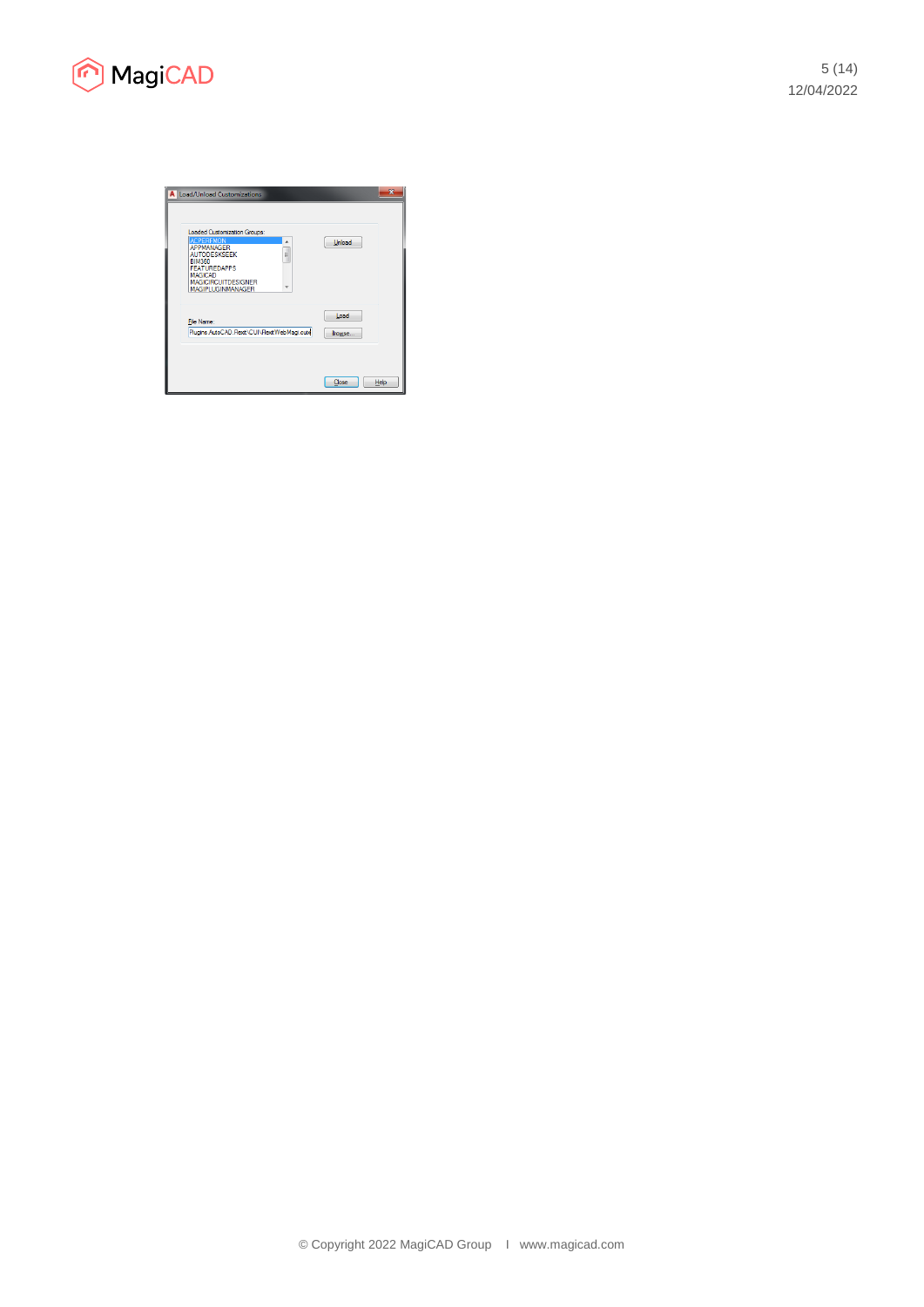

### 2.2 Insert Flexit AHU



Follow these steps for Inserting Flexit air handling unit into MagiCAD/AutoCAD drawing:

- 1. Click *Insert Flexit AHU* button from plugin ribbon panel in AutoCAD.
- 2. If the MagiCAD drawing is opened, the plugin asks to point ductworks for getting airflows, pressure drops and MagiCAD systems. This phase can be skipped by pressing Esc button.



The ducts can be selected with AutoCAD multiselection tool or one by one.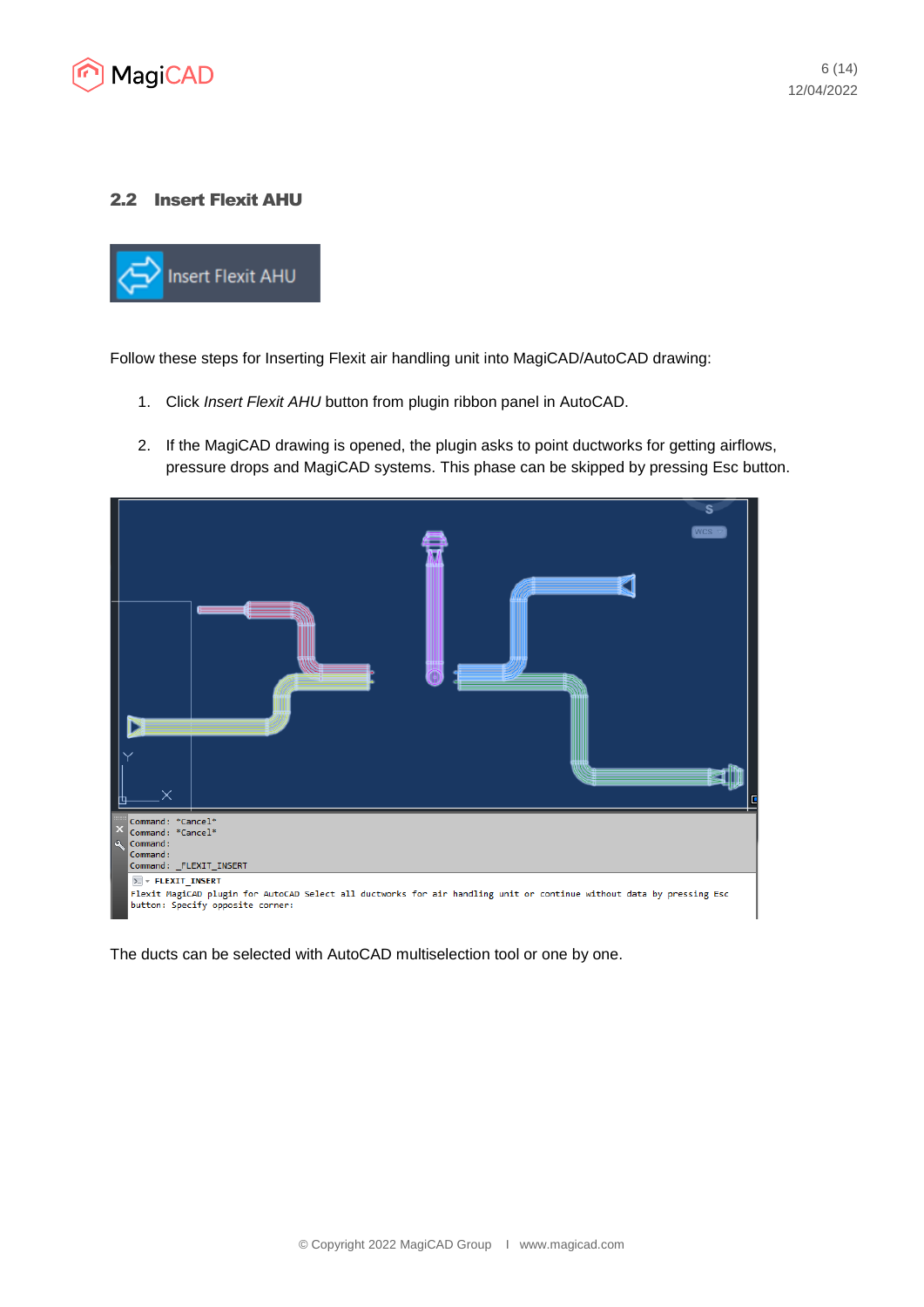

3. Flexit Configurator program is started.

If the user has not already logged in to the Flexit Configurator, the user name and password are requested from the user.

| Flexit MagiCAD plugin for AutoCAD - 2016.10.1.0 |          |                                                                                        | $\mathbf{z} = \mathbf{z} \mathbf{z}$<br>$\mathbf{x}$ |
|-------------------------------------------------|----------|----------------------------------------------------------------------------------------|------------------------------------------------------|
| <b>OFLEXIT</b>                                  |          |                                                                                        | $\boldsymbol{\Theta}$                                |
|                                                 | Login    | REGISTER $\rightarrow$                                                                 |                                                      |
| Projects                                        | Email    |                                                                                        |                                                      |
| <b>Projects</b>                                 | Password |                                                                                        |                                                      |
| Name                                            |          | LOGIN                                                                                  |                                                      |
| <b>MagiCAD</b>                                  |          | Calculate air handling unit(s) and go to the Results page. Then press Continue button. | Cancel<br>Continue                                   |

If the ductworks are selected from the drawing, the new project is automatically created and the airflows and pressure drops values are auto-filled with values received from the CAD.

| Flexit MagiCAD plugin for AutoCAD - 2016.10.1.0 |                                          |         |                                    |         |
|-------------------------------------------------|------------------------------------------|---------|------------------------------------|---------|
| <b><i>A FLEXIT.</i></b>                         | <b>Project</b><br><b>Unit</b>            |         |                                    |         |
|                                                 | Calculate only in winter                 |         |                                    |         |
| Supply unit                                     | Airflow summer <sup>*</sup><br>260       | $m^3/h$ | Airflow winter <sup>®</sup><br>260 | $m^3/h$ |
|                                                 | Pressure drop summer <sup>*</sup><br>200 | Pa      | Pressure drop winter*<br>200       | Pa      |
| <b>Extract unit</b>                             | Airflow summer <sup>*</sup><br>260       | $m^3/h$ | Airflow winter <sup>*</sup><br>260 | $m^3/h$ |
|                                                 | Pressure drop summer <sup>®</sup><br>200 | Pa      | Pressure drop winter*<br>200       | Pa      |

The user can change the predefined air handling unit type or edit unit properties from the *Unit* page.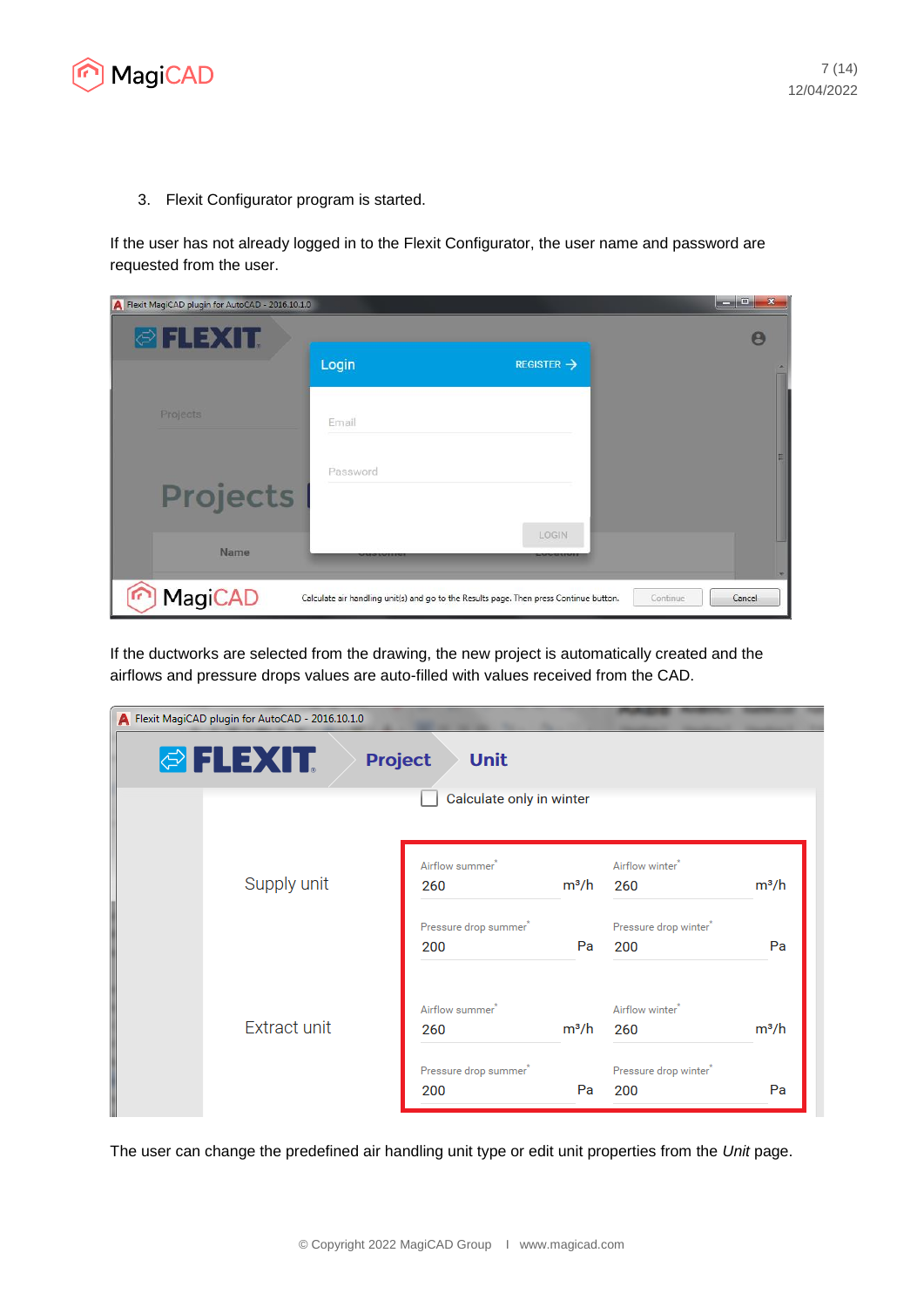

If the ductworks are not selected from the drawing, the *Projects* page is opened from the Flexit Configurator. **College**  $\Box$   $\Box$   $\sim$   $\Box$ 

| Flexit MagiCAD plugin for AutoCAD - 2016.10.1.0 |                 |                 |   | <u>the second part of the second part of the second part of the second part of the second part of the second part of the second part of the second part of the second part of the second part of the second part of the second p</u> |
|-------------------------------------------------|-----------------|-----------------|---|--------------------------------------------------------------------------------------------------------------------------------------------------------------------------------------------------------------------------------------|
| <b><i><b>@FLEXIT.</b></i></b>                   |                 |                 |   | $\boldsymbol{\theta}$                                                                                                                                                                                                                |
| Projects                                        | Q               |                 |   |                                                                                                                                                                                                                                      |
| <b>Projects</b> + ADD PROJECT                   |                 |                 |   | Ξ                                                                                                                                                                                                                                    |
| <b>Name</b>                                     | <b>Customer</b> | Location        |   |                                                                                                                                                                                                                                      |
|                                                 |                 | <b>Kirkenes</b> | Ō |                                                                                                                                                                                                                                      |
|                                                 |                 | <b>Kirkenes</b> | n |                                                                                                                                                                                                                                      |

The user can add a new project from this page. After the project is added, the user can continue to add an air handling unit (or units) to the project.

It is also possible to open an existing project from this page.

4. When the all air handing units are configured and calculated, the user can click *Continue* button at the bottom of the plugin.

| Calculate air handling unit(s) and go to the Results page. Then press Continue button. | Continue | Cancel |
|----------------------------------------------------------------------------------------|----------|--------|
|----------------------------------------------------------------------------------------|----------|--------|

The *Continue* button is enabled when the *Results* page is selected and one or more units is calculated in the active project.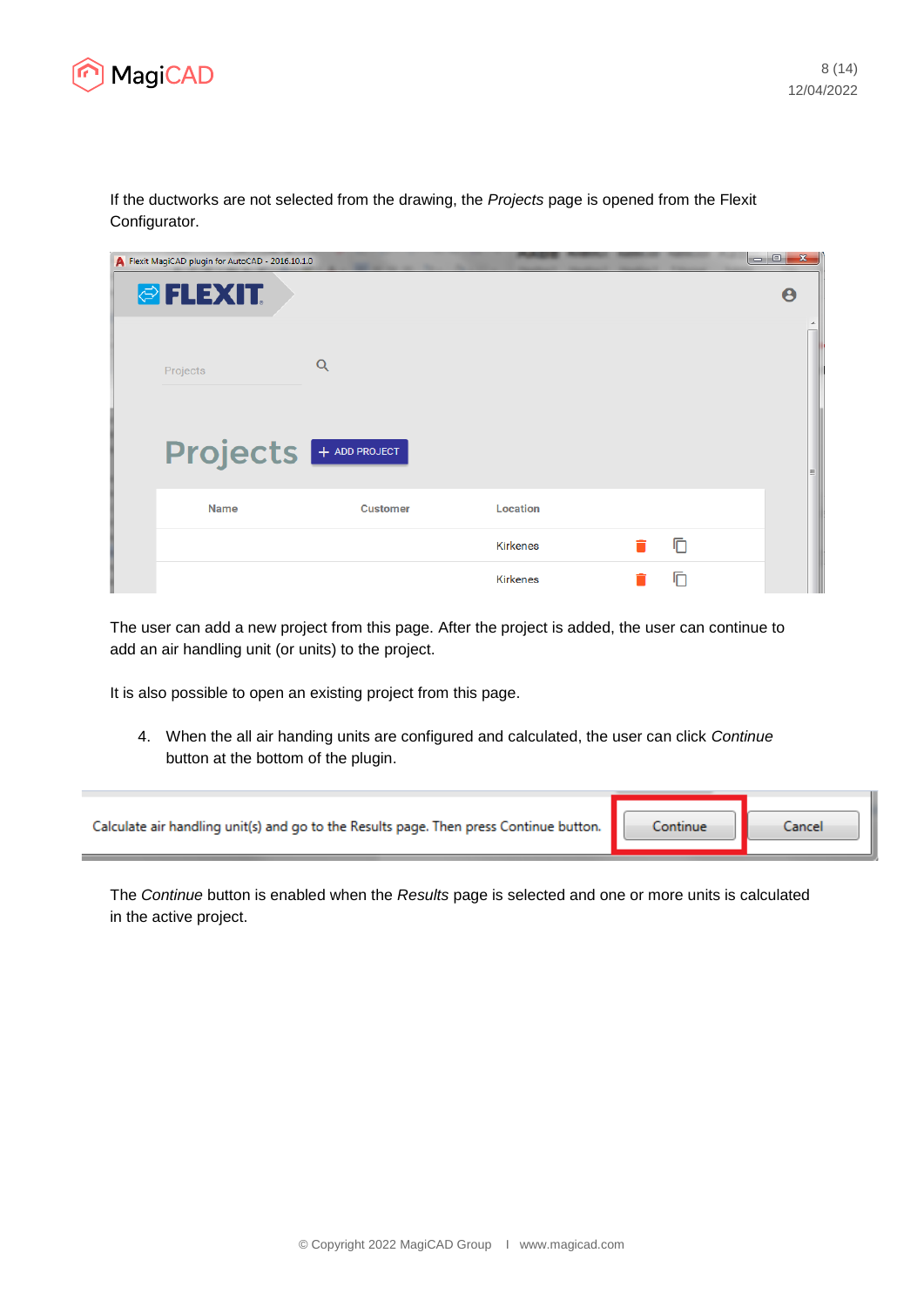

| Flexit MagiCAD plugin for AutoCAD - 2016.11.1                              |               |    |                         |                                                              |                                                      | an Br                |  |
|----------------------------------------------------------------------------|---------------|----|-------------------------|--------------------------------------------------------------|------------------------------------------------------|----------------------|--|
| S FLEXIT.                                                                  |               |    |                         |                                                              |                                                      |                      |  |
| Flexit UNI K 2 R E L EC 230 White V Insert<br>$\left( \widehat{ } \right)$ |               |    | ❼                       |                                                              |                                                      |                      |  |
| Ahu system                                                                 | Supply 1      | ▼  |                         |                                                              |                                                      |                      |  |
| Outdoor                                                                    | Outdoor air 1 | ۰  | $\overline{\mathbf{v}}$ |                                                              |                                                      |                      |  |
| Supply                                                                     | Supply 1      |    | $\overline{\mathbf{v}}$ |                                                              | <mark>masar <mark>person person persi</mark>n</mark> |                      |  |
| Extract                                                                    | Extract 1     |    | $\overline{\mathbf{v}}$ |                                                              |                                                      |                      |  |
| Exhaust                                                                    | Exhaust 2     | ۰  | $\overline{\mathbf{v}}$ |                                                              |                                                      |                      |  |
| Installation height                                                        | $\mathbf 0$   | mm |                         |                                                              |                                                      |                      |  |
|                                                                            |               |    |                         |                                                              |                                                      |                      |  |
|                                                                            |               |    |                         |                                                              |                                                      |                      |  |
|                                                                            |               |    |                         | Description                                                  | Value                                                | U <sup>A</sup>       |  |
|                                                                            |               |    |                         | General: Description                                         | K <sub>2</sub>                                       | Ξ                    |  |
|                                                                            |               |    |                         | General: Information                                         |                                                      |                      |  |
|                                                                            |               |    |                         | Supply: Airflow summer                                       | 160                                                  | $m^3/h$              |  |
|                                                                            |               |    |                         | Supply: Airflow winter                                       | 160                                                  | $m^3/h$              |  |
|                                                                            |               |    |                         | Supply: Pressure drop summer<br>Supply: Pressure drop winter | 200<br>200                                           | Pa<br>Pa             |  |
|                                                                            |               |    |                         | <b>Extract: Airflow summer</b>                               | 160                                                  | $m^3/h$              |  |
|                                                                            |               |    |                         | <b>Extract: Airflow winter</b>                               | 160                                                  | $m^3/h$              |  |
|                                                                            |               |    |                         | Extract: Pressure drop summer                                | 200                                                  | Pa                   |  |
|                                                                            |               |    |                         | Evtract: Draccura dron winter                                | 200<br>m.                                            | D <sub>a</sub><br>b. |  |
|                                                                            |               |    |                         |                                                              |                                                      |                      |  |
| <b>MagiCAD</b>                                                             |               |    |                         |                                                              | Insert                                               | Cancel               |  |

5. When *Continue* button is clicked, the following dialog is displayed for the user:

Available products are shown in the list view on the left side of the dialog. Geometry of the product is displayed on the top right side. The product can be zoomed with the mouse wheel.

Before installing the product to the drawing, the user needs to select MagiCAD system (if MagiCAD drawing is available) for each duct connection (for each product installed to the drawing). Also installation height of the product can be defined here. The duct components inherit the system selections from the parent air handling unit.

The air handling unit duct connection can be plugged by unchecking the checkbox after the system selection drop-down list.

- 6. Once MagiCAD systems have been defined for all products, the installation can be started by clicking the *Insert* button. Please notice that it is possible to uncheck insert checkbox in case you want to exclude some of the units from the insert operation.
- 7. The products can be placed to the drawing one by one by dragging them to wanted position in the drawing.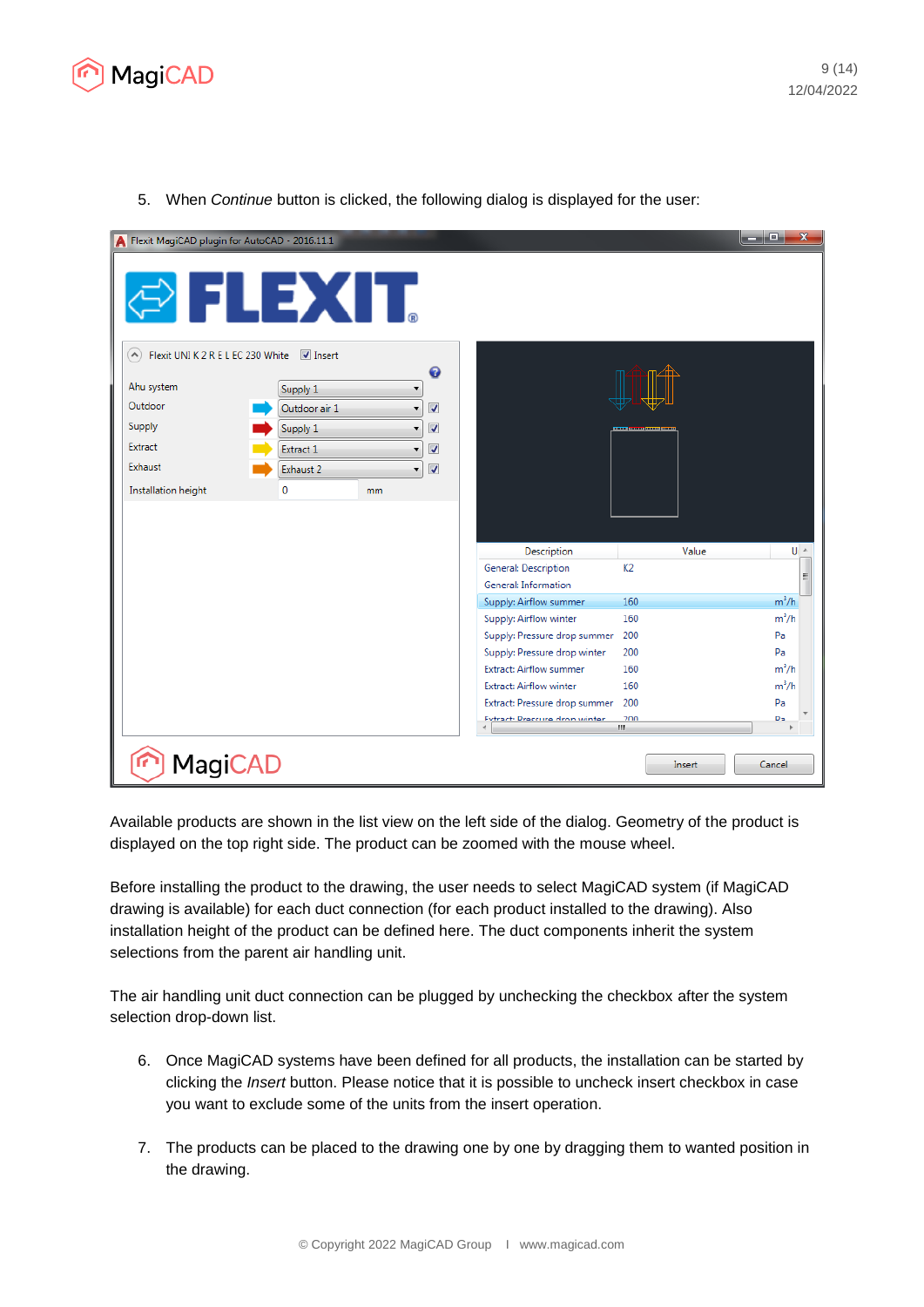

# 2.3 Update Flexit AHU

**Update Flexit AHU** 

Please follow these steps to update Flexit air handling unit into MagiCAD drawing:

- 1. Click *Update Flexit AHU* button from plugin ribbon panel in AutoCAD.
- 2. Select the air handling unit from the drawing which will be updated.
- 3. The selected air handling unit is opened from the Flexit Configurator. The plugin automatically passes the updated airflow and pressure rise requirerements from the duct connections in the drawing to the Flexit Configurator.



The user can change the predefined air handling unit type or edit unit properties from the *Unit* page.

4. When the active air handing unit is configured and recalculated without errors, the user can click *Continue* button at the bottom of the plugin. The *Continue* button is enabled when the *Results* page is selected.

Please note that the selected unit in the Configurator must be the same (same ID) than the selected unit from the MagiCAD.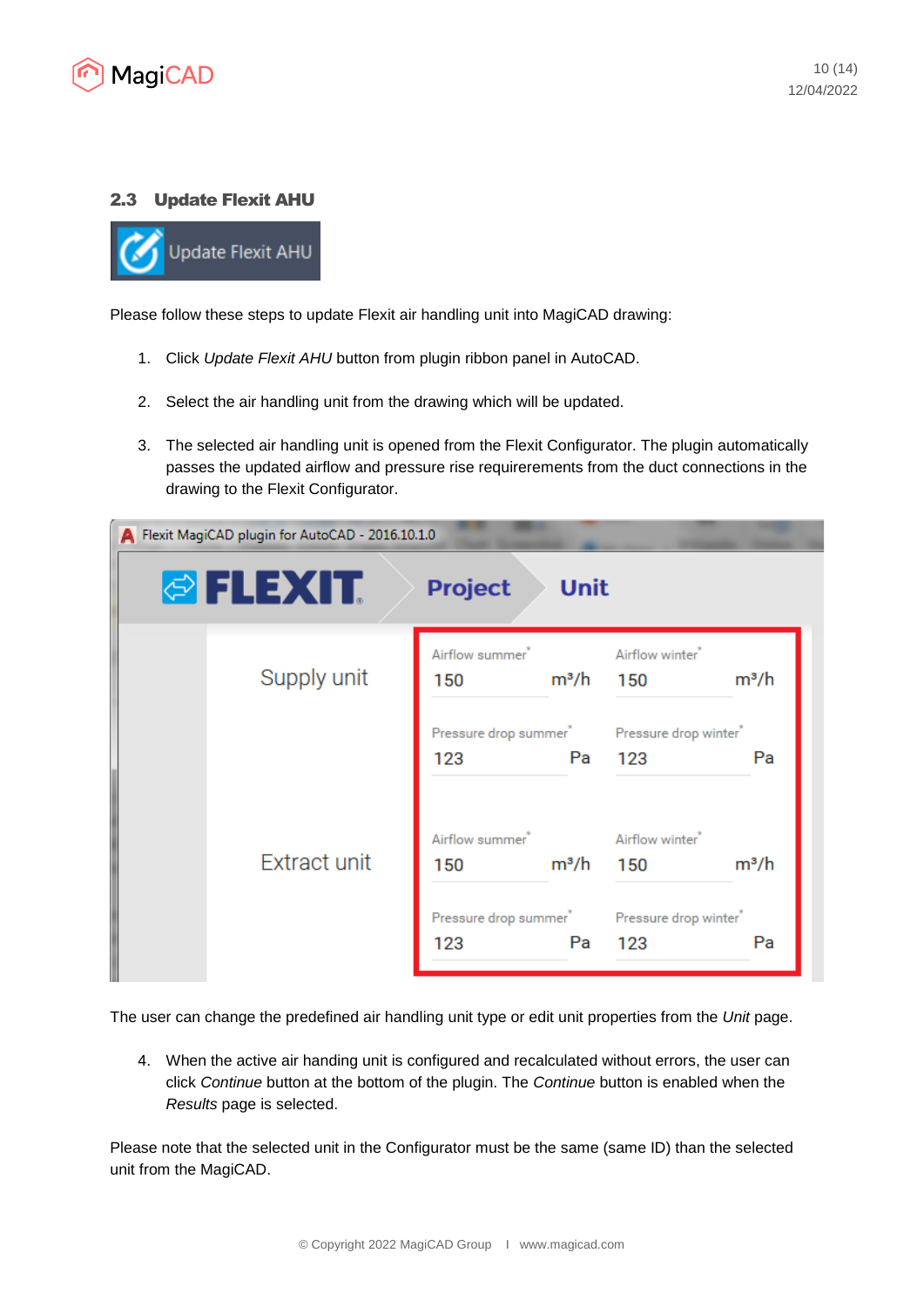

5. The plugin will perform compere operation in order to validate whether the original air handling unit has been changed to the different kind of the air handling unit during the update operation in Flexit Configurator.

If the air handling unit is still exactly the same, only technical data (such as sound data) is updated to the existing air handling unit in the drawing. The following message will be displayed:

| Flexit MagiCAD plugin for AutoCAD 2016.10.1        |    |
|----------------------------------------------------|----|
| Flexit K 2 R E L EC 230 White succesfully updated. |    |
|                                                    | ок |

In case the air handling unit has been changed somehow (or switched to a completely another one), the plugin performs replace operation. In the replace operation the plugin deletes the original air handling unit from the drawing and places a new unit to the same position with the same MagiCAD system selections. The following dialog is displayed to user:

| Flexit MagiCAD plugin for AutoCAD - 2016.11.1                                                                     |                    |                          |                                                                 |                                     | الكارات ال<br>$\mathbf{x}$ |
|-------------------------------------------------------------------------------------------------------------------|--------------------|--------------------------|-----------------------------------------------------------------|-------------------------------------|----------------------------|
| <b>OFIEXIT</b><br>Flexit UNI K 2 R E R EC 230 White - Auto replace, check connections.<br>$(\boldsymbol{\kappa})$ |                    |                          |                                                                 |                                     |                            |
|                                                                                                                   |                    |                          | ❸                                                               |                                     |                            |
| Ahu system                                                                                                        | Supply 1           |                          |                                                                 |                                     |                            |
| Outdoor                                                                                                           | Outdoor air 1      | $\overline{J}$           |                                                                 |                                     |                            |
| Supply                                                                                                            | Supply 1           | $\overline{J}$           |                                                                 | 000 000 0000 0000 0000 0000 0000 00 |                            |
| Extract                                                                                                           | Extract 1          | $\overline{J}$           |                                                                 |                                     |                            |
| Exhaust                                                                                                           | Exhaust 1          | $\overline{\mathcal{A}}$ |                                                                 |                                     |                            |
| Installation height                                                                                               | $\mathbf{0}$<br>mm |                          |                                                                 |                                     |                            |
|                                                                                                                   |                    |                          |                                                                 |                                     |                            |
|                                                                                                                   |                    |                          |                                                                 |                                     |                            |
|                                                                                                                   |                    |                          | Description                                                     | Value                               | $U^*$                      |
|                                                                                                                   |                    |                          | General: Description                                            | K <sub>2</sub>                      |                            |
|                                                                                                                   |                    |                          | General: Information                                            |                                     | $\equiv$                   |
|                                                                                                                   |                    |                          | Supply: Airflow summer                                          | 160                                 | $m^3/h$                    |
|                                                                                                                   |                    |                          | Supply: Airflow winter                                          | 160                                 | $m^3/h$                    |
|                                                                                                                   |                    |                          | Supply: Pressure drop summer                                    | 200                                 | Pa                         |
|                                                                                                                   |                    |                          | Supply: Pressure drop winter                                    | 200                                 | $P_{a}$                    |
|                                                                                                                   |                    |                          | <b>Extract: Airflow summer</b>                                  | 160                                 | $m^3/h$<br>$m^3/h$         |
|                                                                                                                   |                    |                          | <b>Extract: Airflow winter</b><br>Extract: Pressure drop summer | 160<br>200                          | Pa                         |
|                                                                                                                   |                    |                          | Extract: Draccura dron winter                                   | 200                                 | D <sub>2</sub>             |
|                                                                                                                   |                    |                          |                                                                 | Ш                                   |                            |
| <b>MagiCAD</b>                                                                                                    |                    |                          |                                                                 | OK                                  | Cancel                     |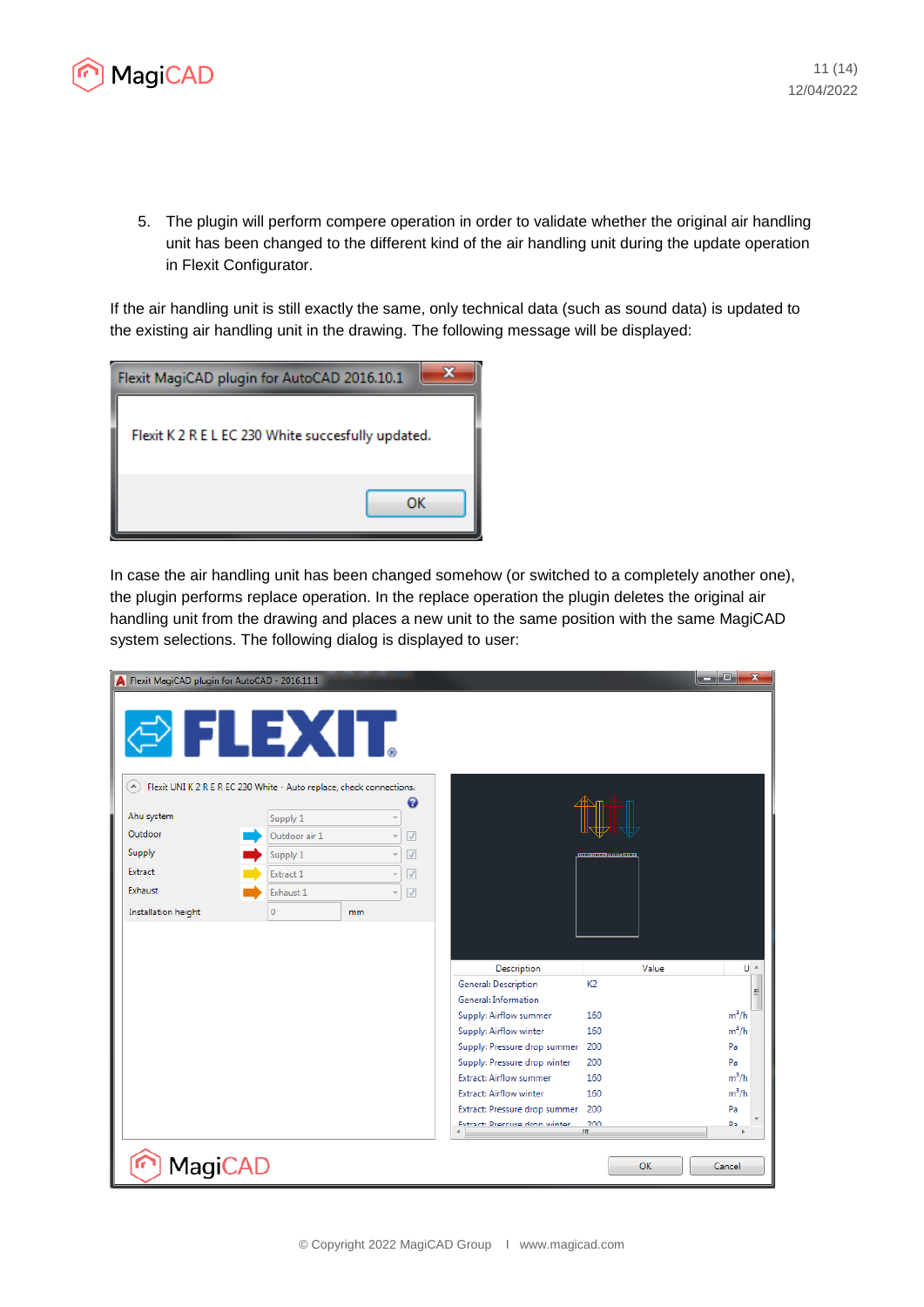

The dialog is purely informative, no actions are required. If the new duct components are added during update, those will be inserted to the drawing at this point. The user can see from the dialog which MagiCAD systems are automatically selected for the new air handling unit. The user can exit the dialog by clicking OK button.

From the settings dialgo the user can change how supply and extract pressure drops are reported to the Flexit Configurator.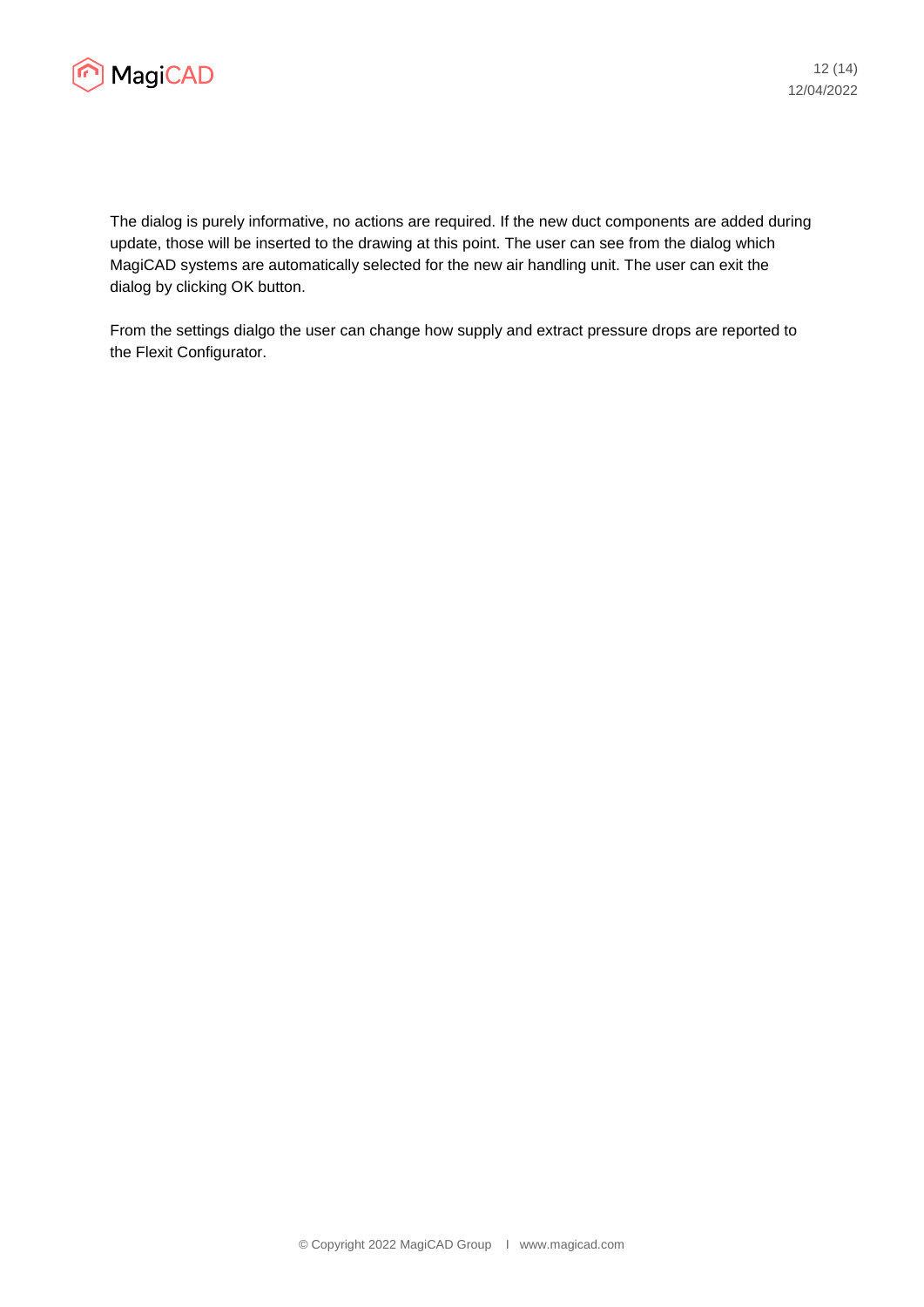

## 2.4 View Flexit AHU data



Follow these steps for viewing Flexit air handling unit data:

- 1. Click *View Flexit AHU data* button from the plugin ribbon panel in AutoCAD.
- 2. The installation dialog will be shown. This dialog is the same as in the Insert Flexit AHU procedure. Only difference is that the MagiCAD systems, enable/disable the duct connections and the installation height are not enabled.

| Flexit MagiCAD plugin for AutoCAD - 2016.11.1         |               |    |                          |                                                                  |                       | and Co<br>$\mathbf{x}$ |  |  |
|-------------------------------------------------------|---------------|----|--------------------------|------------------------------------------------------------------|-----------------------|------------------------|--|--|
| <b>OFLEXIT.</b>                                       |               |    |                          |                                                                  |                       |                        |  |  |
| Flexit UNI K 2 R E L EC 230 White<br>$\blacktriangle$ |               |    | ❼                        |                                                                  |                       |                        |  |  |
| Ahu system                                            | Supply 1      |    |                          |                                                                  |                       |                        |  |  |
| Outdoor                                               | Outdoor air 1 | v  | $\overline{\sqrt{2}}$    |                                                                  |                       |                        |  |  |
| Supply                                                | Supply 1      |    | $\overline{\mathcal{A}}$ |                                                                  | (1999) 1994-1999 1999 |                        |  |  |
| Extract                                               | Extract 1     |    | $\overline{\sqrt{2}}$    |                                                                  |                       |                        |  |  |
| Exhaust                                               | Exhaust 1     | v  | $\overline{v}$           |                                                                  |                       |                        |  |  |
| Installation height                                   | 0             | mm |                          |                                                                  |                       |                        |  |  |
|                                                       |               |    |                          |                                                                  |                       |                        |  |  |
|                                                       |               |    |                          |                                                                  |                       |                        |  |  |
|                                                       |               |    |                          | Description                                                      | Value                 | $U^*$                  |  |  |
|                                                       |               |    |                          | General: Description                                             | K2                    | Ε                      |  |  |
|                                                       |               |    |                          | General: Information                                             |                       |                        |  |  |
|                                                       |               |    |                          | Supply: Airflow summer                                           | 160                   | $m^3/h$                |  |  |
|                                                       |               |    |                          | Supply: Airflow winter                                           | 160                   | $m^3/h$                |  |  |
|                                                       |               |    |                          | Supply: Pressure drop summer                                     | 200                   | Pa                     |  |  |
|                                                       |               |    |                          | Supply: Pressure drop winter                                     | 200                   | $P_{a}$                |  |  |
|                                                       |               |    |                          | <b>Extract: Airflow summer</b><br><b>Extract: Airflow winter</b> | 160                   | $m^3/h$<br>$m^3/h$     |  |  |
|                                                       |               |    |                          | Extract: Pressure drop summer                                    | 160<br>200            | Pa                     |  |  |
|                                                       |               |    |                          | Evtract: Draccura dron winter                                    | 200                   | D <sub>2</sub>         |  |  |
|                                                       |               |    |                          |                                                                  | m.                    |                        |  |  |
| <b>MagiCAD</b>                                        |               |    |                          |                                                                  |                       | Close                  |  |  |